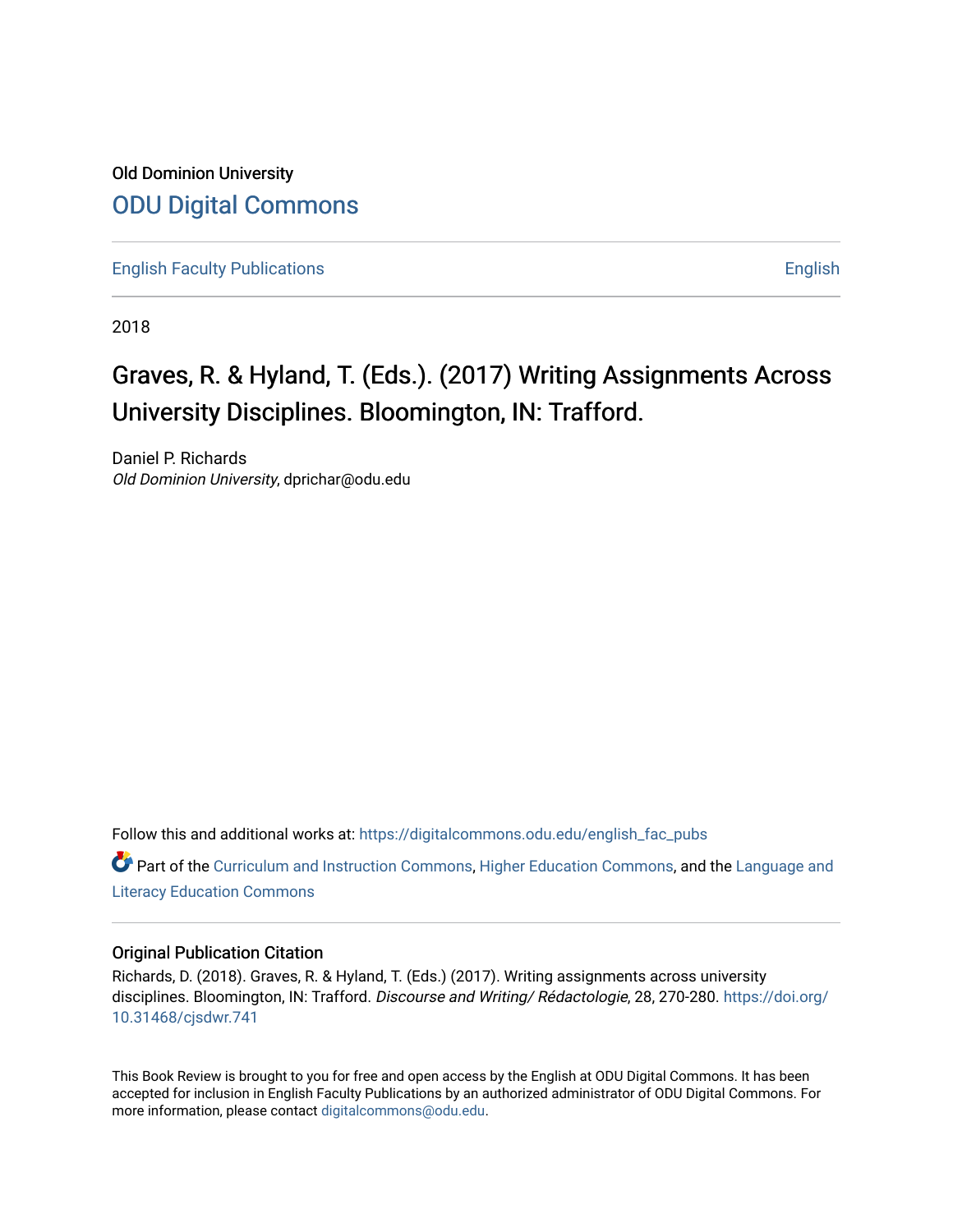#### Book Review

# Graves, R. & Hyland, T. (Eds.). (2017). Writing assignments across university disciplines. Bloomington, IN: Trafford.

Daniel P. Richards Old Dominion University

For the last three years, I have been part of a team of multi-disciplinary faculty that holds a weeklong workshop each semester for approximately twenty teachers. These teachers, migrating to our cozy space in the library from all corners of campus, have applied—they get paid a modest sum, which is not nothing—to attend our workshop in the hopes of improving their ability to integrate writing assignments into their courses. The workshops are part of a larger initiative, Improving Disciplinary Writing, which was borne out of a needs assessment from our regional assessment body. It is designed to bring together faculty, through workshops and grants, to think collectively about how writing gets taught and ought to be taught differently across and within disciplines. And what we see time and time again is that although each group of twenty teachers is new each semester, and although the ranks consistently vary from adjunct (sessional) to full professor, and although some work in musty chemistry buildings and some in obscure art buildings and some in sleek see-through engineering buildings, the disembodied echoes of frustrations and complaints and discovery and hope and solace from groups past get re-vocalized by groups present. As facilitators, we are not flustered by this fact; rather, we find our own solace in the connection and camaraderie through shared experience happening across disciplines and spaces on campus.

However romantic this kinship, our work does not and cannot stop there. Our teacher participants, mostly from STEM and social sciences, consistently clamor for more research-based approaches, more examples of how writing gets inserted into courses without compromising "content," yes, but also programmatic visions they can take back to their department chairs. Anecdotes and auto-ethnographies from composition teachers only go so far. By the end of the workshop, participants become cognizant of the interconnected writing lives of students. They move (mostly) away from the mindset that students struggle with writing because Comp 101 does not do its job properly to a mindset that everyone across campus is responsible for the writing lives of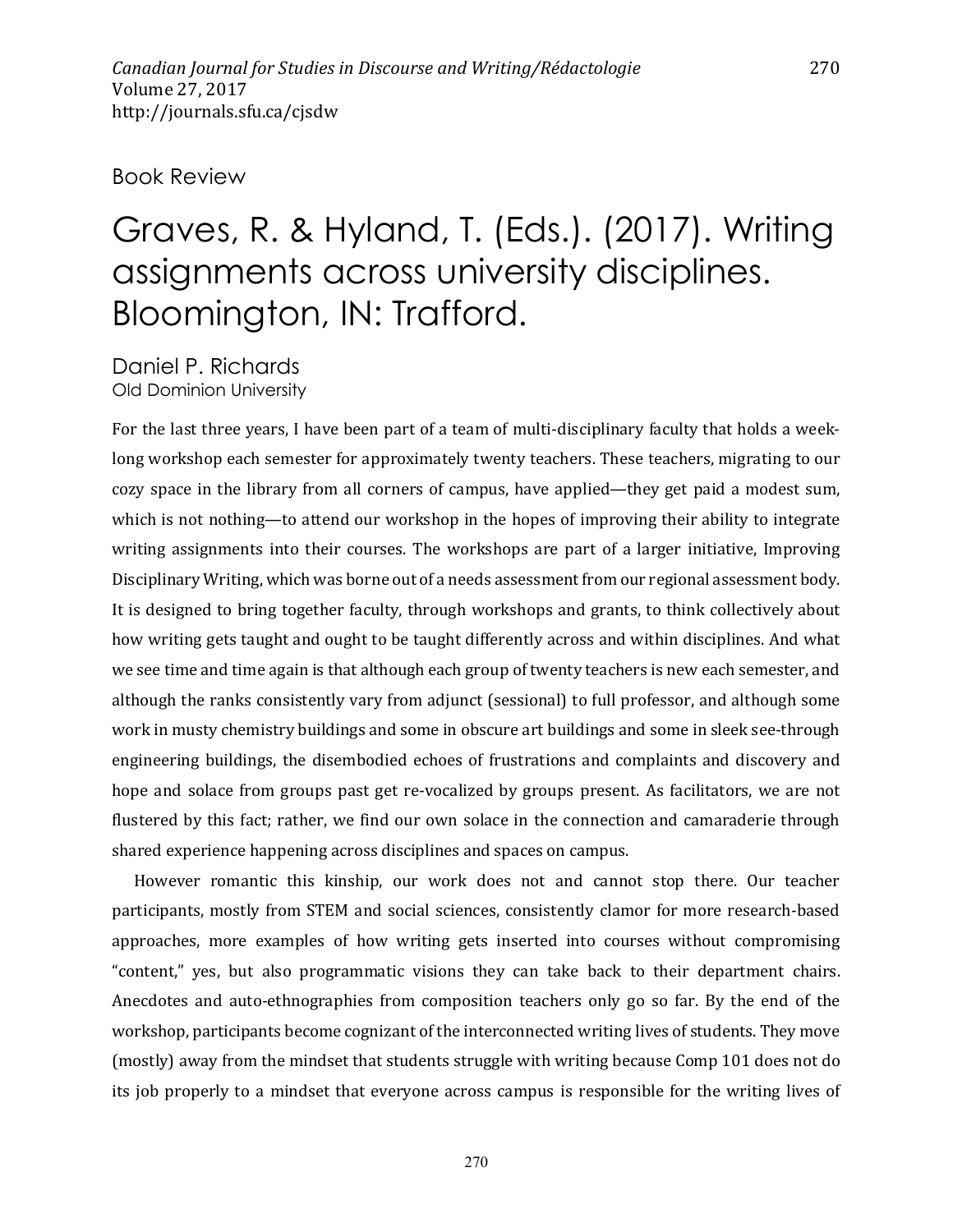students, indeed that the variegated student trajectories in a world of ever-increasing dual enrollments and transfer credits and changes of major behoove a pedagogical approach steeped in localized student experiences and emerging out of the needs of individual programs. The exigence emerging out of this realization is the need for practical, accessible scholarship that provides models for how to analyze how students develop—or don't—as writers in their own programs. Roger Graves and Theresa Hyland's *Writing Assignments Across University Disciplines* responds to this exigence perfectly. 

271

As is expected, Graves and Hyland—both respected researchers in their own right—continue to paint a more refined picture of writing programs and curricula across Canada. This collection builds off their collaborative work (along with Boba Samuels) published in *Written Communication* in 2010, "Undergraduate Writing Assignments: An Analysis of Syllabi at One Canadian College." I suggest readers at least review that article before sitting down with *Writing Assignments Across University Disciplines*, mainly because the latter builds directly off the former. The findings from the *Written Communication* article, while perhaps not entirely surprising, were significant for both their unmasking of Canadian writing curricula on a minute level and their modeling of institutional research for the purpose of programmatic and institutional understanding and, hopefully, revision.

Now, with this recent collection, Graves and Hyland are given the chance to share their expanding vision of this research. As they note in their introduction, they connect the 2010 article and this collection as such: "That investigation [in *Written Communication*] proved fruitful in many ways and lead directly to the work reported in this book. We wanted to know if what we had found in this one small, liberal arts college would be similar to departments at larger, more research-based universities" (p. x). What they gleaned at Huron University College, while useful for that (Hyland and Samuels') institution, was limited. They wanted more: "We also wanted to know if we could *replicate* the results from one smaller institution at other small institutions. Did the wide range of assignments we found also occur within other academic units or was it the product of a liberal arts context?" (p. x, emphasis added). And while I question the appropriateness of the word "replicate" as used in this context, as it seems to indicate more of an *expansion* than a *replication* of results for the purposes of reliability, the spirit of building is there: keep conducting program profiles (see Anson & Dannels, 2009) across the nation to identify patterns across and within disciplines in terms of genre, quantity, and student experience. By and large, most chapters in this collection—save for the last two, which focus on the faculty point of view—map out the writing requirements of a distinct curricular program or unit in an effort to do this building work.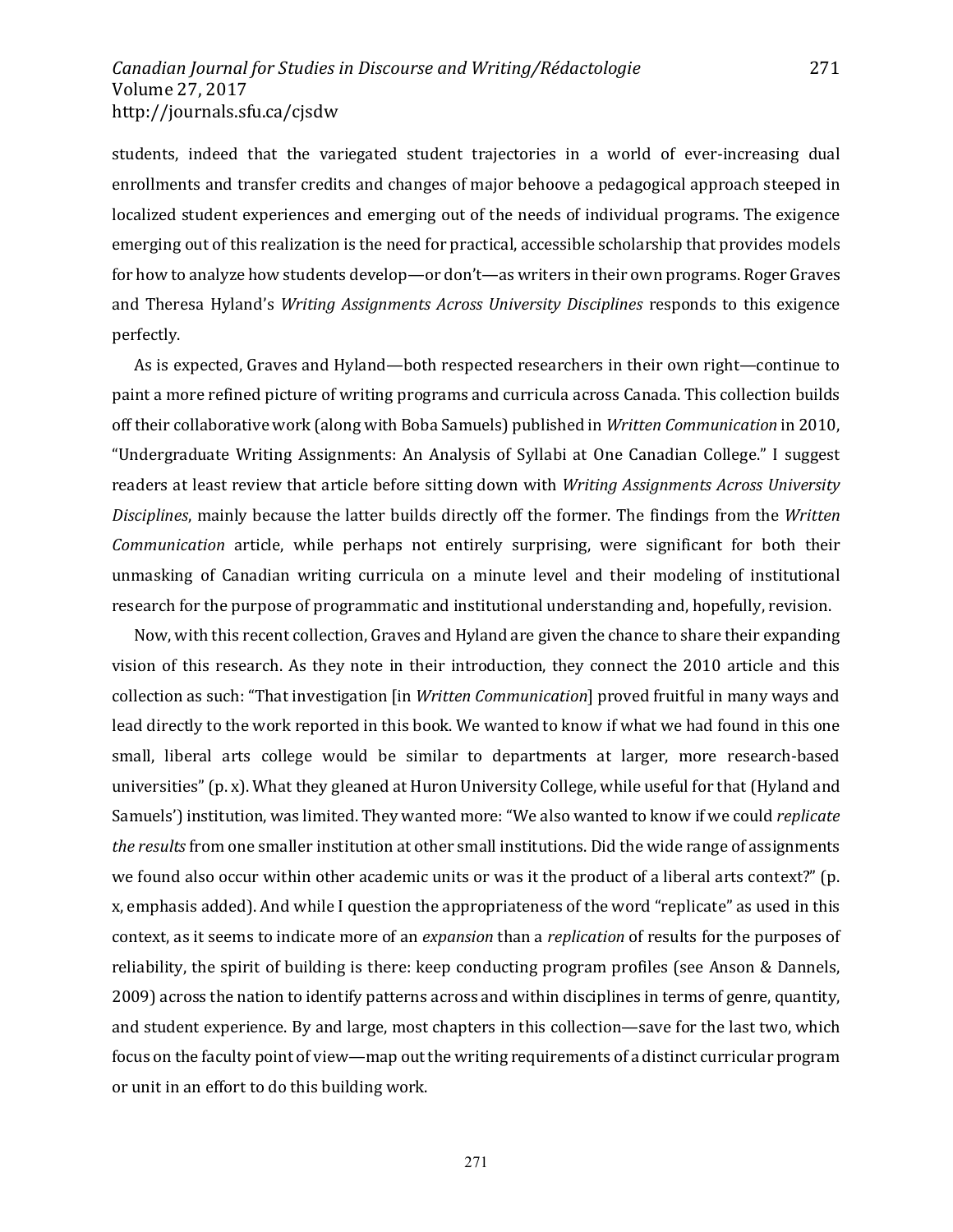Before delving into summary, I'd like to clarify something that Roger Graves himself sets the stage for in the first line of the first chapter when he asks the loaded question: "What do we know about what students write in their undergraduate programs of study?"  $(p. 1)$ . The question is loaded not because it is bursting through an unpunctured wall of research but because this is not a universal question. Readers in Canada or the United States, for example, will have different responses, as will readers at small or large universities, public or private ones, and as will readers holding WPA positions and those who do not. Depending on you, the reader, and your own positionality and administrative experience, the answer could be anywhere from "not much" to "well, quite a bit, actually." Thus, while not *explicitly* framed as a collection on only Canadian writing studies, I am going to qualify that in light of Graves' question, and the fact that all case studies in each chapter study Canadian institutions, I read this book as being framed early on for a readership of teachers and scholars at Canadian institutions, despite its lack of indication in the title. Quite frankly, "we"—coded as scholars at Canadian universities (note, I'm not one of them)—know relatively little about what "our" students write in "their" programs of study. Graves' question, then, is an imperative one for Canadian writing studies to ask and is thus doing critical work in that area, even if it doesn't seem to be blazing new paths in programmatic research on a more global, or even American, scale.

272

What Graves *is* explicit about in chapter one is the research to which he is responding: Chris M. Anson and Deanna P. Dannels' (2009) call to create program profiles for each institution—which, in the case of Graves, is the University of Alberta—so as to "map" the curriculum students encounter. Graves takes it upon himself to conduct a large-scale analysis of writing across five different programs at Alberta, a large public university: Community Service Learning, Political Science, Physical Education and Recreation, Pharmacy, and Nursing. His focus is on understanding how writing operates within each program by coding each and every writing assignment (anything over 5% course weight) across all classes in terms of genre, length, feedback, topic choice, and other relevant features (p. 7). Graves begins the chapter with an overview of assignment genres at the postsecondary level, and then moves into sharing insight into how he developed a coding protocol and guide, outlining specific modification to the coding for each program. The coding guide is shared as an appendix and offers an immediate instrument for researchers to deploy at their own institution, Canadian or not. From there, Graves goes into detail about how the genres were conceived by each program and how they were assessed. He notes that in two programs (pharmacy and physical education and recreation) "over 50 different genre names were given by instructors" (p. 3) while nursing had the most dominant and consistent understanding of genre, using only 13 different names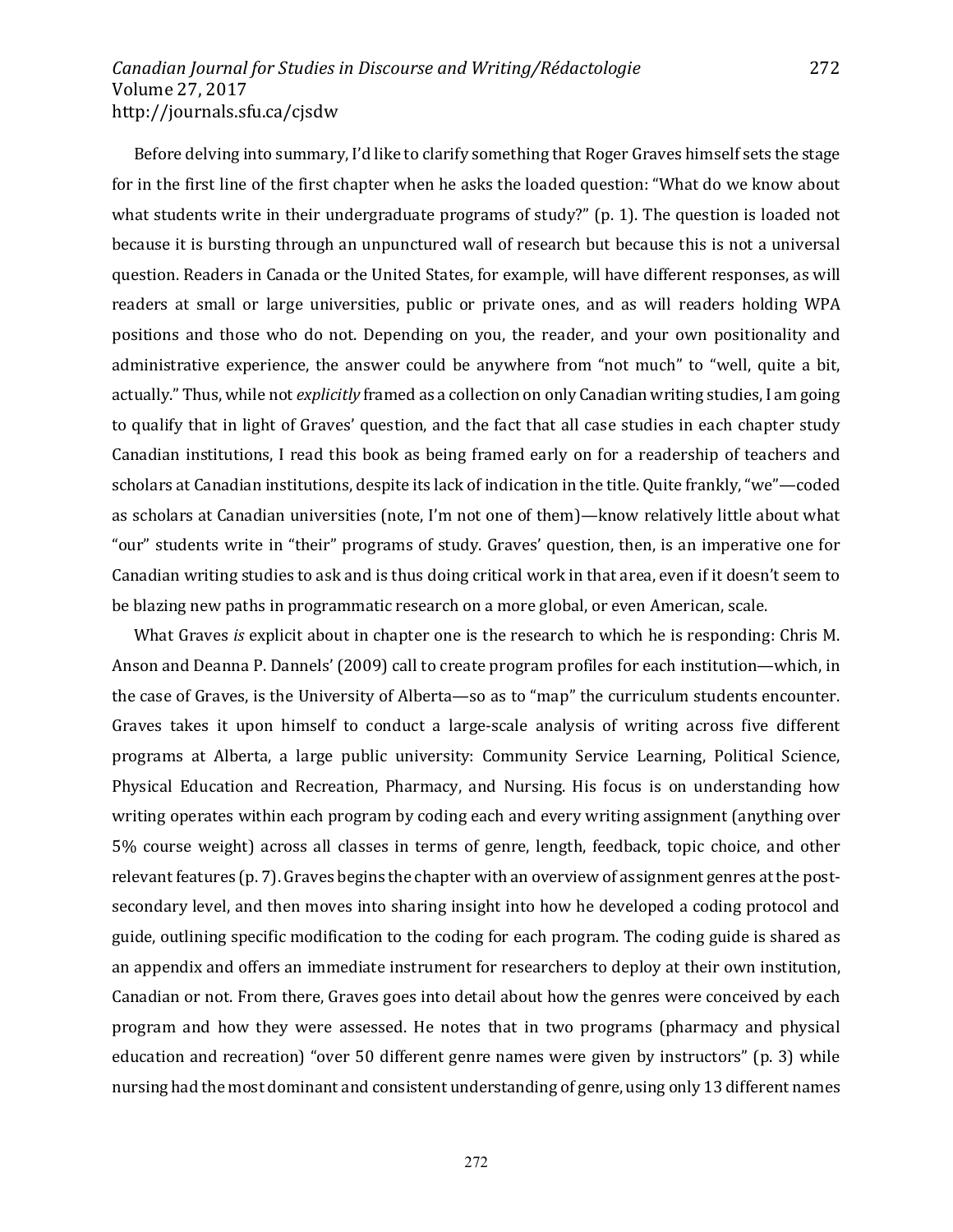to describe student work ("papers" and "presentations" were coded as most common). Overall, the amount of writing in these five programs is high, and Graves makes the case that students in the arts don't write "more" or "more often" but just craft longer genres. The vast majority of assignments had the professor as the audience, but this was assumed to be the default if no audience was described. Some programs (physical education and recreation) were only giving professor feedback on less than 10% of student writing, while others (nursing) on more than 95%. Approximately 70% of writing assignments had no information for students on how the genre was to be assessed, noting mainly that the broader purposes of the writing assignments were predominantly workplace preparation. As a mostly quantitative study, Graves' chapter is limited in direct pedagogical application or in exploration of why these variations exist between disciplines—as he readily admits. In fact, he articulates that the purpose of this study—and this *type of study*, of which the subsequent five chapters mimic—is to "hold a mirror" back to programs and show them what their faculty are currently practicing, not as an indictment on the teachers but as a useful communicative or consultational tool to guide conversations between faculty and administrators in a specific program unit. The quantification of types of genres, page length, and expectations of assessment, while limited, provides for Graves an easy starting point for more long-term conversations about curriculum redesign in many corners of his campus.

The next five chapters are less institutional in scope than Graves' and instead offer program-level research on a specific academic unit in response to Graves' call for added depth of research for individual universities. The first of these, chapter two, is Marion McKeown's research study of an arts faculty (department) at a small Canadian university, Royal Military College. McKeown begins the chapter with precisely how the data were collected—a common and productive theme throughout the remaining chapters. The aim was to broach specifically *how* writing assignments helped students learn disciplinary knowledge. As such, McKeown's research focused on directives given to students, with 412 assignments analyzed in all. McKeown draws the significance of her research directly from how it compares to Graves, Hyland, and Samuels' research study from 2010, drawing parallels and differences on a point by point basis (and reinstating the notion of "replication" framing the introduction of the collection). Overall, McKeown found meaningful similarities and differences between her own institution and that from the 2010 study. The similarities were that 53.7% of assignments used the innocuous genre title of "assignment," "essay," or "paper," and that no course in the arts faculty went without a writing assignment, and very few weighted writing assignments under  $10\%$ . The main difference in her study was found in "variation labels" (p. 37) of genre, which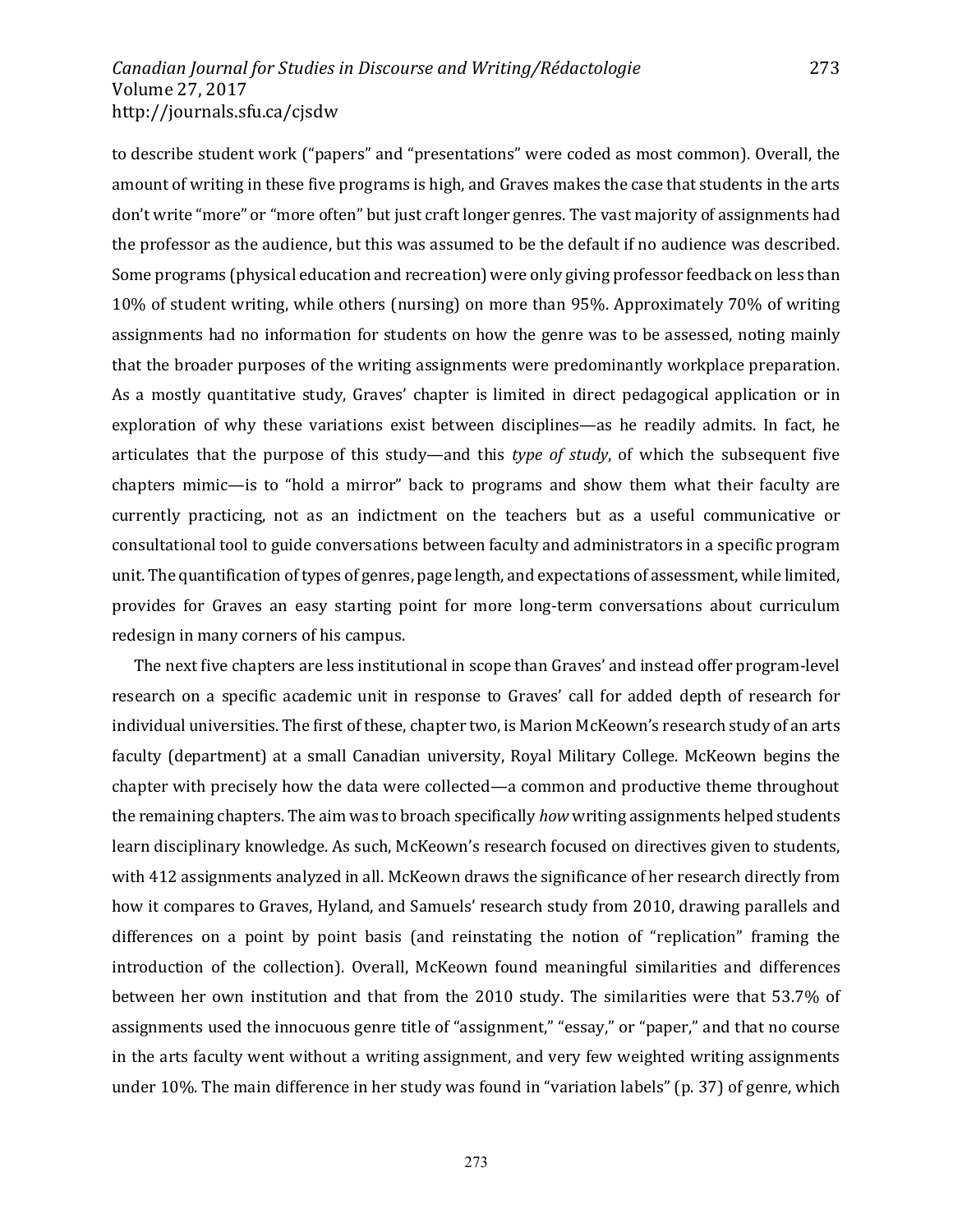included "journal entry," "proposal," and "draft"—all of which were far more present at her institution. The claim made by Graves in the 2010 study that arts departments and programs have longer page lengths and fewer assignments was proven to bear out, as McKeown's research found that students write an average of 123.1 pages per academic year, compared to Graves, Hyland, and Samuels' number of 87 in their original study. This was one of the highlights McKeown extracts from her data. The chapter ends with a relatively in-depth look of how the data facilitated meaningful conversations with the faculty through interviews and presentations. During the presentation and conversations, faculty were interested less in coming to consensus on the names of genres than they were in discussing effective "instructional characteristics" (p. 41), circling back to the objective of the study, which was "to discover *how* the writing assignments helped the students understand the distinctive features of disciplinary knowledge and develop  $\left[\ldots\right]$  the broader skills of critical thinking" (p. 41, qtd. in Graves, Hyland, & Samuels, 2010). This individual chapter doesn't give enough time to consideration of the question of *how*, but does provide a convincing argument, based on a recounting of how the data was shared and discussed, that interaction with all of those involved—faculty, administrators, and *students*—is necessary in the development of effective syllabi, as evidenced by how McKeown's own research project was able to mobilize the unit in that direction.

274

Chapter three, written by Anne Parker at the University of Manitoba, explores the types of papers asked of mechanical engineering undergraduate students and, perhaps more importantly, the rubrics the instructors have developed to assess such writing. Parker builds off of McKeown's research by arguing not only for the joint development of writing assignments but the joint development of rubrics to assess them. Parker is interested in learning more about which and in how many courses mechanical engineering students learn writing, or as the Canadian Engineering Accreditation Board (CEAB) would have it, Attribute 7 (A7: Communication Skills) of the core competencies for engineers. While part of a larger national study on communication skills in engineering, Parker wanted data on how well their specific program at Manitoba was preparing students for communication in the workplace, studying the attempts teachers make to have communication integrated in a way that "mirrors" engineering practice. In addition to collecting assignments and materials, Parker sought feedback from industry and students and built rubrics around them, positioning rubrics, philosophically, as an instrument of assessment of a specific attribute, yes, but also as a tool for communicating with all stakeholders. In this way, rubrics ought to be flexible enough to adapt to specific programs while stable enough to meet the needs outlined by the accreditation bodies. Parker provides a good amount of detail of how she developed common language amongst stakeholders and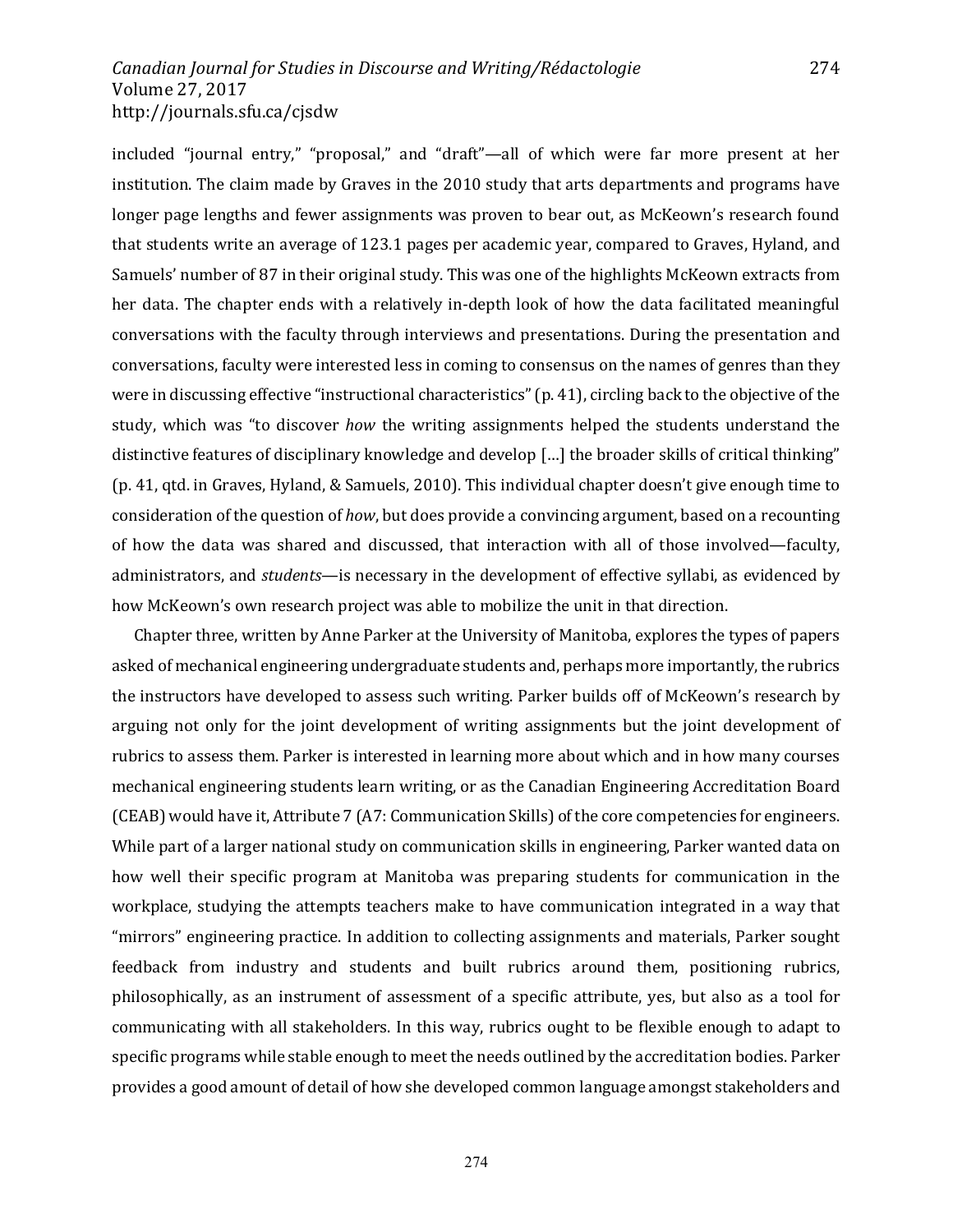provides an example of a rubric co-developed between academics and industry. The importance of this rubric is highlighted by her findings that most writing assignments in mechanical engineering provide very vague genre definitions ("assignment," "project") and provide little in the way of length expectations and audience. In combining these findings with her positive experience in co-developing rubrics, Parker argues that there is a distinct need in mechanical engineering to clarify assignment guidelines and create more meaningful, situated contexts for communicating. This is a smaller part of her larger argument that this type of clarity can take place through joint rubric design. Also of note is that this chapter will be of interest to teachers of technical communication, as it speaks to the importance of having a course of this kind in engineering programs.

Chapter four continues the thread of program profiles, but this time in a life sciences department at a Central Canadian University (CCU) in southern Ontario. The chapter's author, Andrea L. Williams, situates her analysis of syllabi and assignments within the larger conversation and rhetoric, history, and sociology of science. Operating from the standpoint—as convincingly argued by the likes of Charles Bazerman, Alan G. Gross, and Greg Myers—that science writing involves not simply recording of natural facts but an epistemological process of the production, reproduction, and authorization of scientific knowledge, Williams sees syllabi as imbued with the explicit and implicit values, beliefs, and expectations of a given scientific community. Analyzing such documents, therefore, can unmask and then foreground the relationships scholars and practitioners often take for granted much in the same way Bazerman argues that "words arise out of the activity, procedures, and relationships within the community" (p. 74, qtd. in Bazerman, 1988). After giving a thorough and resourceful background on the various perspectives of writing in the life sciences, Williams delves into the 59 syllabi she and her researchers accumulated, deploying roughly the same methodology as the previous chapters: analyzing each assignment (in this case, 195) and coding for frequency, genre, and instructional characteristics. Williams and researchers found a familiar pattern: students in the department of life sciences write frequently, and the number of assignments varies more by course type (e.g., seminar) than by year in the program. Learning goals and methods of assessment were lacking in most courses, but students in life sciences did do a fair amount of scaffolding in their assignments (63%). That said, Williams does conclude that the life sciences at her institution—and perhaps at others as well would do well to further clarify audience for each assignment (as writing for various audiences is an objective) and use more specific labeling with genres, since life sciences can be a challenging discipline to define for students, as it includes several hard sciences.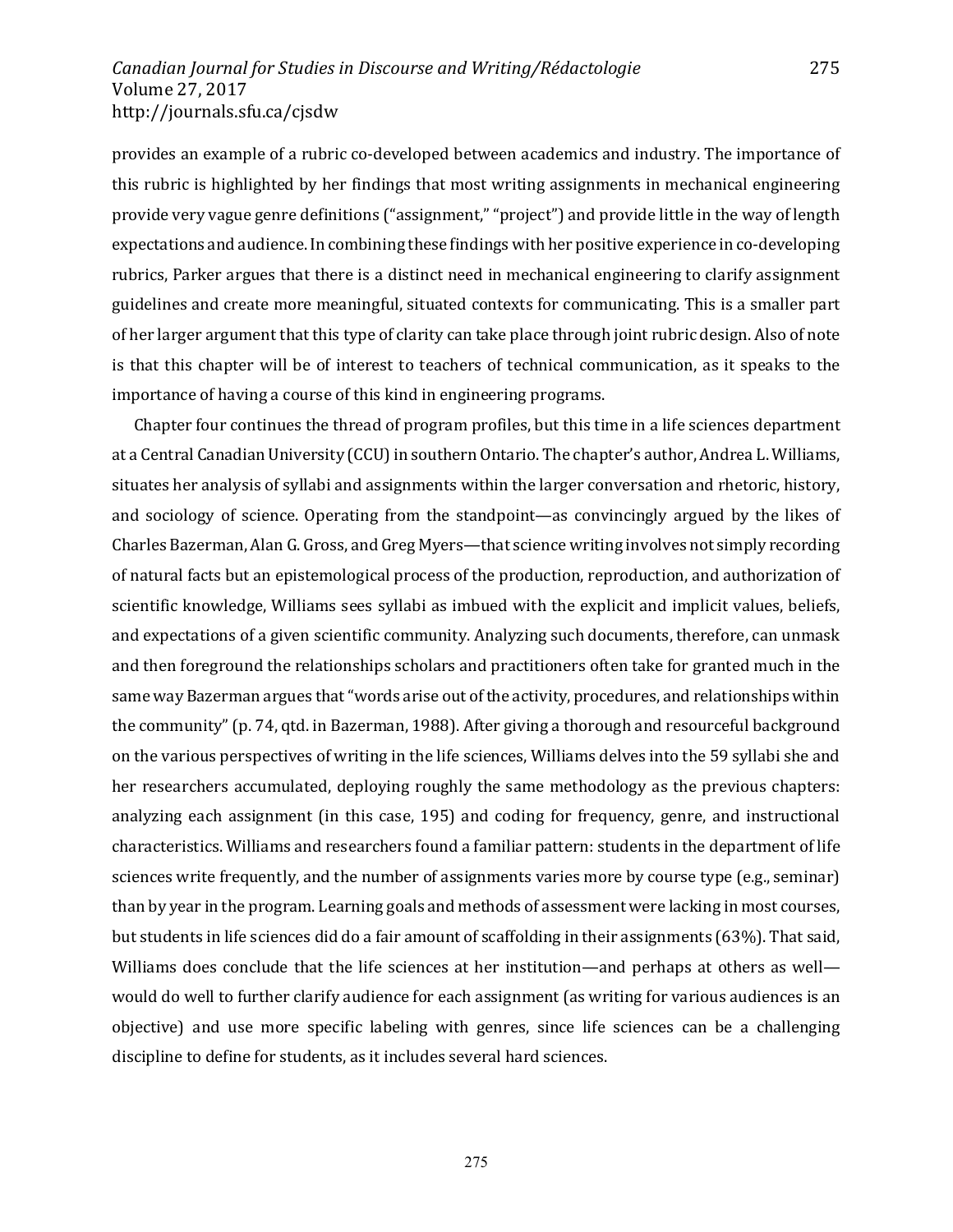Chapter five, written by Judi Jewinski and Andrew Trivett, breaks a bit from the mold of the previous chapters in a rather productive way by highlighting how a program in mechanical engineering *applied* the findings of an "environmental scan"—or program profile—of their curriculum. As was expected, their scan of the curriculum found that while the students in mechanical engineering were writing a considerable amount—over 75 writing assignments throughout the program—there was little in the way of direct instruction on writing and revising strategies and in the way of writing-based interaction with peers. The initiative sought to address both of these lacks by rethinking rather substantively the way writing gets taught in their first-year course, *ME100: Introduction to Mechanical Engineering*, which seeks to have students model the professional written and visual discourse of the industry. By incorporating into the course in-class writing activities, revision requirements, web posting, employment materials (e.g., résumé) assignments, and collaborative design projects, the group at Waterloo was able to accomplish their goal of better preparing students for the professional discourse proficiency required of engineers and also see statistically-significant increases in hiring rates and student satisfaction. Readers tasked with the challenge of integrating writing into an engineering course without sacrificing "content" will find this detailed case study particularly fruitful.

Chapter six marks the end of the program profile chapters with a bang: the authors of this piece— David Slomp, Robin Bright, Sharon Pelech, and Marlo Steed of the University of Lethbridge—share how they used the exigence provided by Graves to not only assess the status of writing assignments in their Bachelor of Education curriculum but how they used the exigence to take stock of all assignments in the entire teacher education curriculum and to reimagine completely the program as a whole. A tall task, to be sure, this lengthy chapter details first how the results of their original genre analysis (showing a relatively even mix of 77 different genres across the program, but with substantial workload imbalance) motivated them to conduct a full-scale program redesign, and second how the authors, using a specific theoretical framework, went about implementing the redesign. Readers are given substantive depth about the context of Lethbridge's teacher education program, which accepts 236 students each fall, but more importantly are given a well-researched overview of the various theoretical frameworks of teacher education and how these frameworks are often, and implicitly so, deeply embedded in existing curricular structures. As the team worked toward redesign, the main tension was that of the various configurations between theory and practice, namely between the "technical rational perspective that focuses on a *theory-into-practice* model [and] the *practice-and-theory* perspective that is grounded in reflective practice" (p. 151).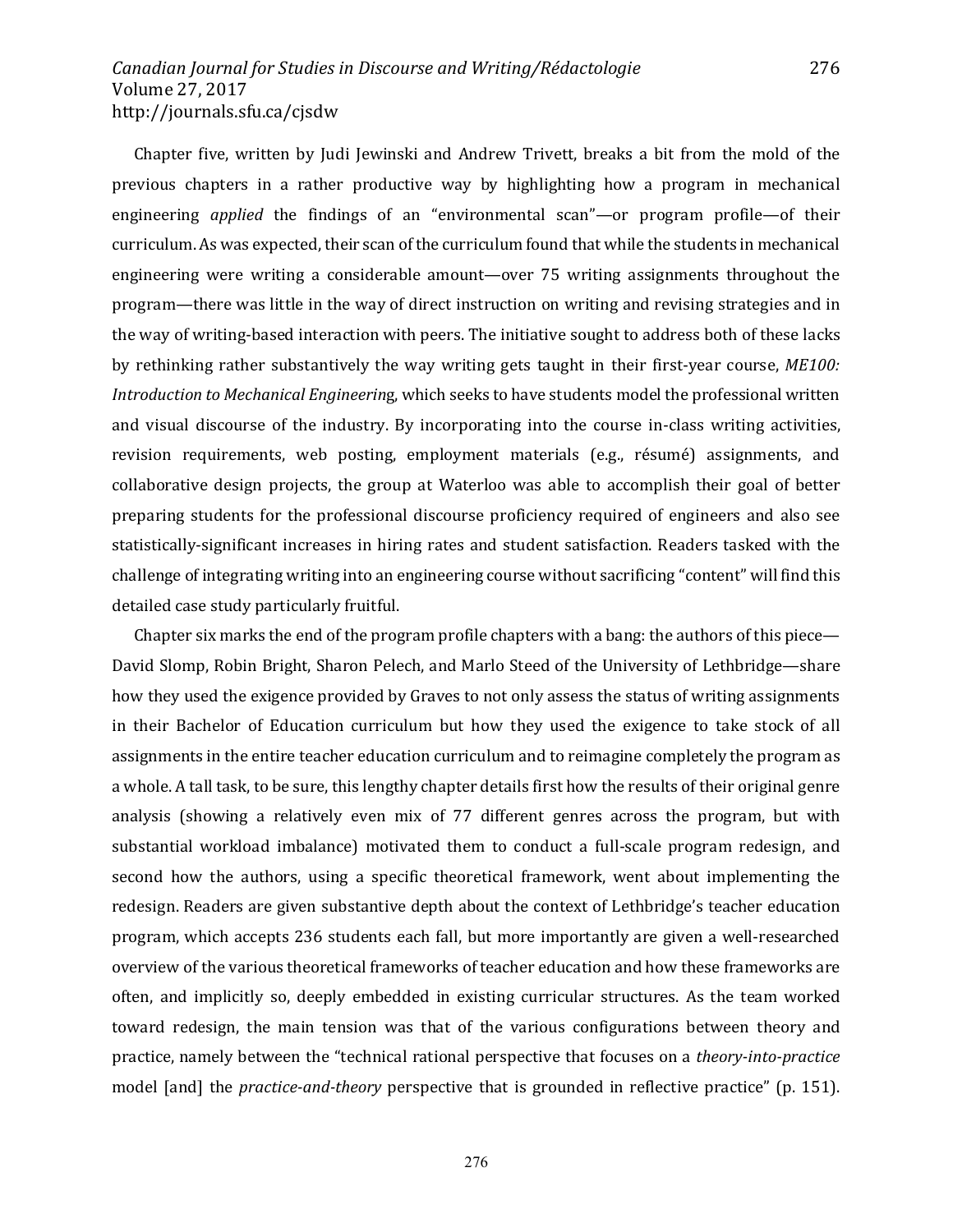Overcoming these tensions meant paying attention to the shifting nature of the K-12 systems in the province of Alberta, and more broadly: "Our...redesign work occurred as a shift in education is happening across Canada and the western world as we move from an understanding of learning from a rational/cognitive focus towards recognizing learning as a creative, emergent process" (p. 152). While teacher preparation can be seen as having a more inextricable link to the shifting sands of education, teachers and scholars from all disciplines will most likely find how the authors make direct links to genre analysis, program redesign, and social trends useful.

The final two chapters are paired together in their focus on exploring, from a faculty perspective, the nature of a writing-in-the-disciplines approach to writing theory and the overall value of such research moving forward. Chapter seven, co-authored by Hyland, Allan MacDougall, and Grace Howell, offers a remedy to any readers who up until this point have longed for a more nuanced vision of genre than the one offered thus far in the Course Syllabi Project. Counting the types and quantity of genres can be a useful starting point for administrators "upstairs" but, as the authors share, might paint an oversimplified portrait of what actually happens "downstairs" in the classroom, in office hours, in undocumented conversation. To respond to this criticism and limitation, Hyland, MacDougall, and Howell share the results of a research study—conducted in the Faculty "Attic," well above the classrooms below—in which they conducted focus groups with faculty to glean more indepth information about their own goals in giving students writing assignments (and to get them to think more reflectively about their genre-based decisions in writing instruction). The resulting interviews gave the researchers much more to work with and analyze than did a mere quantitative scan of genre types: participants provided apt metaphors for their conceptions of writing, detailed descriptions of how writing relates to the nature of knowledge in their field, and more refined characteristics of what writing ought to look like in a given discipline, ultimately generating a clearer conveyance of faculty expectations. But the question for them still remains: how much of these differences are chalked up to disciplinary allegiance versus differences in personal preference and dispositions? 

In chapter eight, Hyland ends the collection not by answering this question—that, she and her coauthors argue, is for another time and place—but in thinking broadly about faculty receptivity to the type of writing research conducted in the project as a whole. The chapter, aptly titled "Cross-Talk and Crossed Boundaries: Resistance and Engagement when Faculty and Writing Researchers Converse," broaches the daunting question: *What now*? Hyland frames her chapter in a very relatable way:

277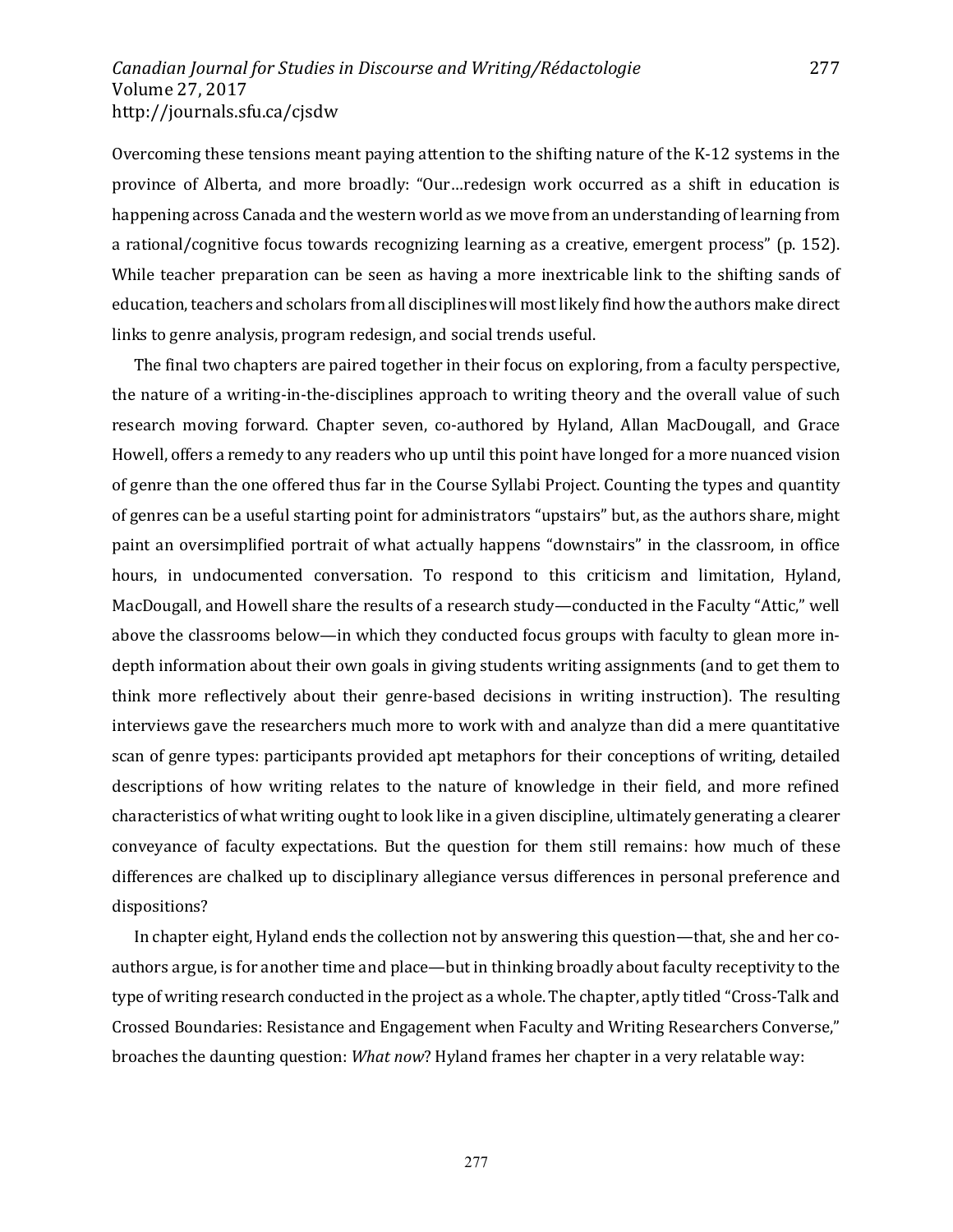I'm sure that many of us have had the experience of conducting research on writing, presenting these findings to faculty at our institutions, and then finding that the information has no impact whatsoever. *Sometimes, it is almost as if we have said nothing at all*. Yet, at other times, the same information delivered in a slightly different format, or for a slightly more receptive audience, seems to create a great stir. Why does this happen? What are the factors that are at play when faculty and writing researchers converse? (p. 210, emphasis added)

Building off the seminal work of Segal, Paré, Brent, and Vipond (1998) and their thinking on faculty receptivity of writing research, Hyland interestingly—and productively—incorporates Stern's (2000) values-beliefs-norms (VBN) construct and Gifford's (2008) theory of dilemma awareness and cooperation to posit that "faculty will accept and act upon research findings that they view as *credible*, useful and *important*" (p. 211, emphasis added). Hyland draws from interviews with faculty reacting to three studies done at her own institution and thoughtfully and honestly reflects on ways to better approach the delivery of research results (especially when coming from a space as contested and differently-viewed as the writing centre). Specifically, the chapter highlights (a) the challenge of negotiating the perception of "top-down" administration-focused research, (b) the importance of discussing the research results in safe, collegial environments, and (c) the effectiveness of shifting from an "impact-oriented," more heavy-handed approach to the presentation of data to a softer "intent-oriented" approach, where faculty could more clearly glean opportunities for self-driven improvement offered by the data. In all the chapter offers an appropriate bookend to readers seeking ways forward in mobilizing their research to campus stakeholders in rhetorically-savvy, and disciplinary-sensitive, ways. Writing researchers interested in data-driven, practical strategies for "translating" their research and results into this reception-based framework will gain much from reading this final chapter.

As a whole, the value of this collection extends beyond painting a more refined portrait of Canadian writing studies. While it does do so, and well, it has applications at institutions of all types in the United States as well, including two-year colleges, private liberal arts schools, HBCUs, community colleges, and four-year public research institutions. I could very much see this book being including in a graduate level research methods course in writing studies or in a WPA course. The clear outlining of methods, the generous sharing of instruments, and relative use of plainer language positions this collection as a highly-accessible, broadly applicable resource. The limitation of this collection is its lack of situatedness in WAC/WID scholarship as a whole. Yes, the motive of this collection is to take stock of writing curricula across institutions, and this is very localized work to be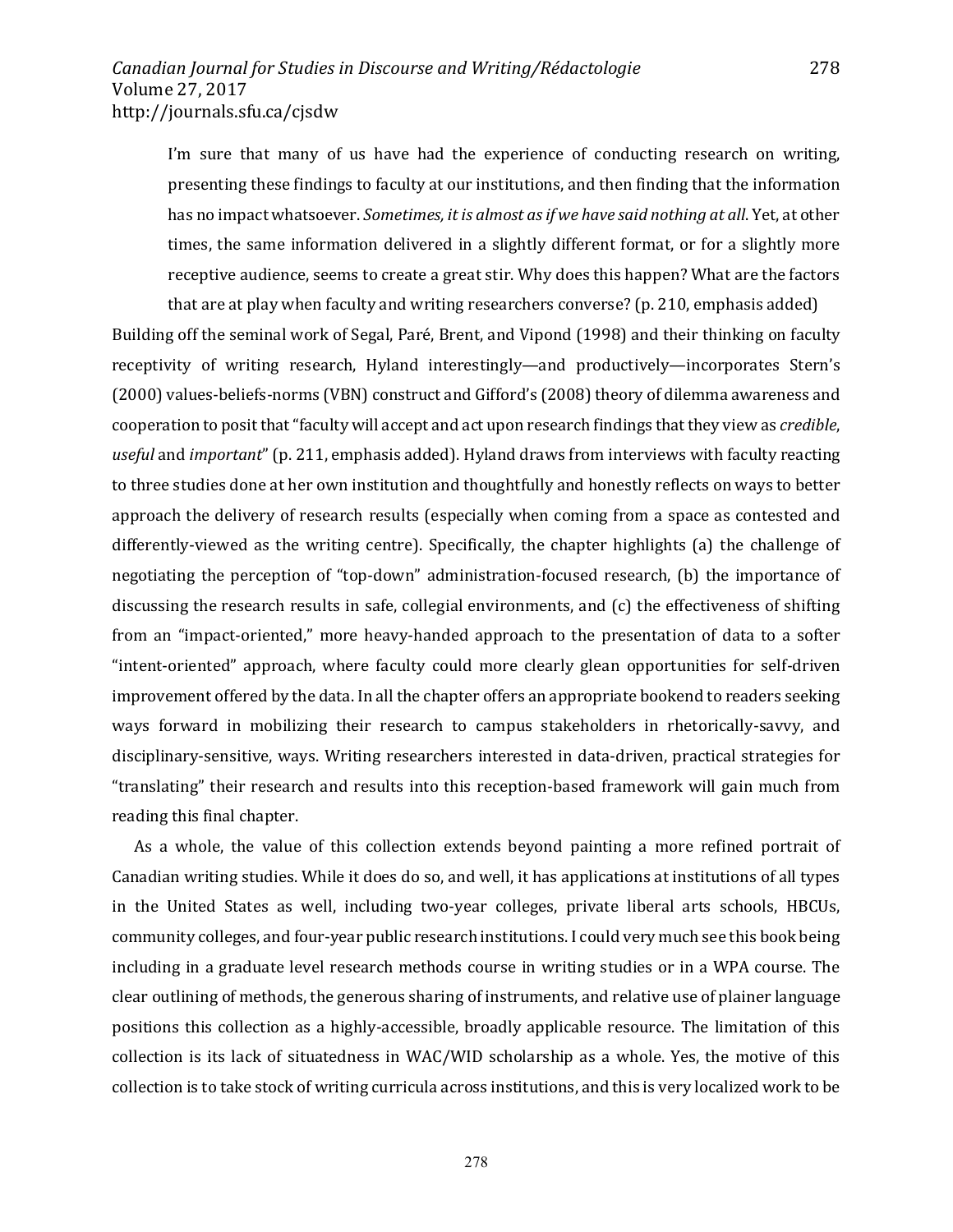sure, but Graves and Hyland could have spent more time in the introduction outlining specifically what this collection does for the field, what needles it moves, what body it expands beyond just adding on a layer of Canadian context. There were several points through the collection, but specifically in chapter one, where I would have found it productive to see how this research speaks to or against other large-scale studies, such as Christopher Thaiss and Terry Myers Zawacki's (2006) research on the development of disciplinary identity. Without this contextualization, readers outside the field don't sense alienation, which can be good, but readers within the field will have to do their own leg-work to see how it fits.

In the book's afterword, Heather Graves honestly assesses the value of the book in what I think are two distinct but not disconnected ways. First, Graves identifies the value of the book to readers in writing studies quite cogently: "This collection of essays and the research project that produced them are unique because they offer insight into the nature and scope of writing assignments required of undergraduate students at post-secondary institutions across Canada, information that has not been available previously" (p. 233). This assessment, from what I can see, is correct, but should also not detract readers located in the United States from reading a book that is chock full of well-defined, precise instruments and methods waiting to be deployed and that don't have to pass through customs. And second, although she doesn't frame it as such, Graves provides a reason for the value of the book to readers *outside* writing studies:

When the findings of discourse analysis and genre research are coupled with conclusions from studies by WID and WAC researchers, as well as scholars in the rhetoric of science/inquiry, it becomes clear that writing is not an add-on, undertaken once the researcher has completed his/her empirical study. Instead writing is integral to knowing in a discipline; knowing is at the heart of disciplinary discourse. (p. 237)

If readers are in need to a book that communicates this notion simply and straightforwardly—and with data—to those outside the humanities, then I strongly suggest you acquire a few copies of the book and disseminate at your own WAC/WID workshop or place one in a receptive colleague's mailbox.

I began this review with an anecdote of my own experience with a WAC/WID initiative on campus. I did so because I read Graves and Hyland collection as being an invaluable resource for those facing similar challenges as we are down at our mid-sized public university in southeast Virginia. We have (relative) institutional buy-in, a modest pot of financial resources, but most likely, and to no one's surprise, have neither forever. It has been a productive initiative so far, with thousands of students